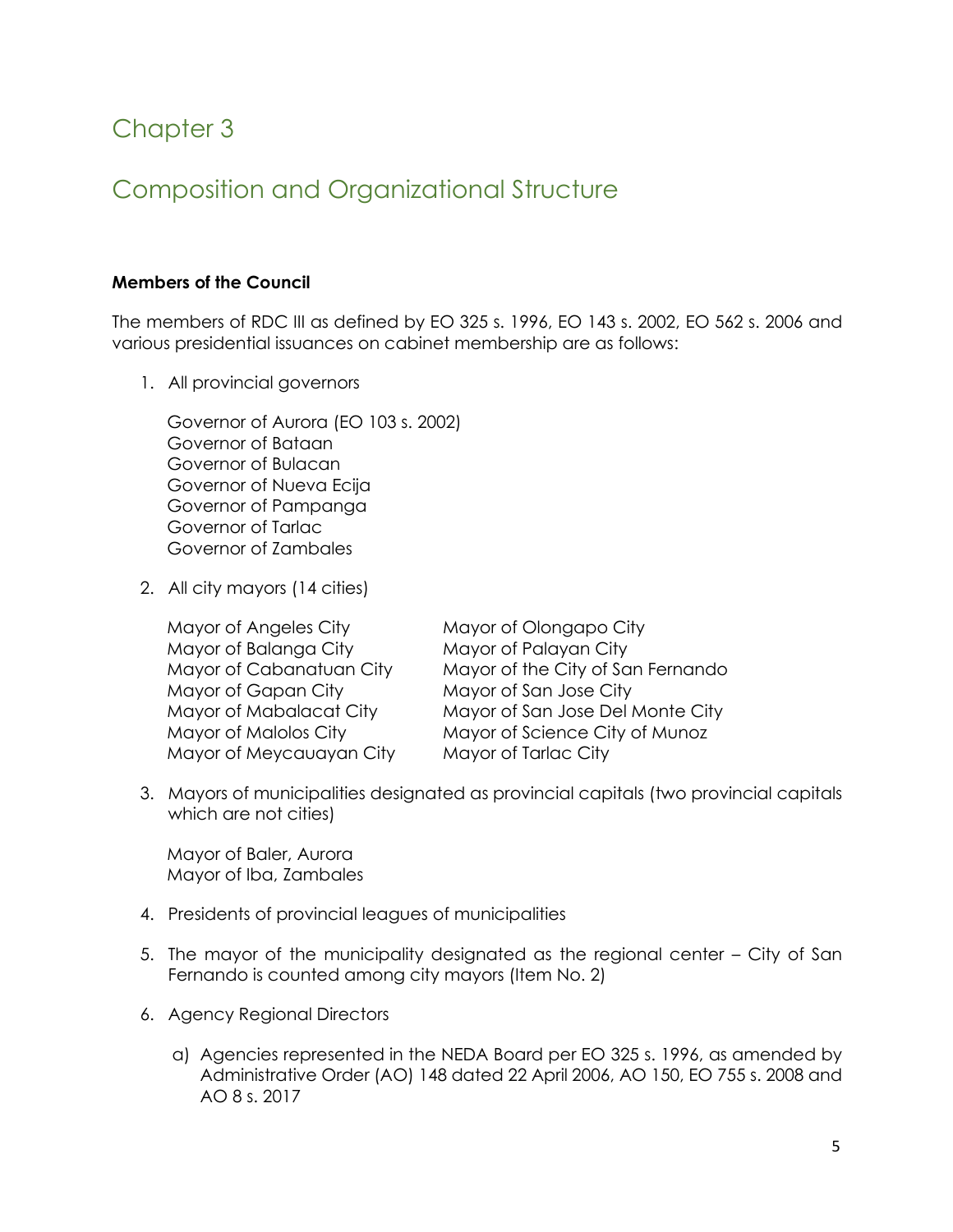National Economic and Development Authority Department of Budget and Management Department of Energy Department of Finance Department of Public Works and Highways Department of Trade and Industry Department of Transportation Subic-Clark Area Development Council Bangko Sentral ng Pilipinas

b) Other agencies specified in EO 325 and various issuances

Commission on Higher Education Department of Agrarian Reform Department Agriculture Department of Education Department of Environment and Natural Resources Department of Foreign Affairs Department of Health Department of the Interior and Local Government Department of Labor and Employment Department of Settlements and Urban Development (merger of the Housing and Urban Development Coordinating Council and the Housing and Land Use Regulatory Board) Department of Science and Technology Department of Social Welfare and Development Department of Tourism Technical Education and Skills Development Authority Cooperative Development Authority (RA 11364) Presidential Management Staff (AO 231 of 2008)

7. Private sector representatives (PSRs)

PSRs shall comprise one-fourth of the members of the fully constituted council provided that at least one of whom shall remain a representative of the Labor Sector.

8. Special non-voting members (SNVMs)

The Council may designate SNVMs coming from both the public and private sectors, upon concurrence of the majority of its regular members.

#### **Officers of the Council**

The officers of the Council shall be the Chairperson, the Co-Chairperson, the Vice-Chairperson and the Secretary. The Chairperson and the Co-Chairperson shall jointly head the Council. The NEDA Regional Director shall be the ex-officio Vice - Chairperson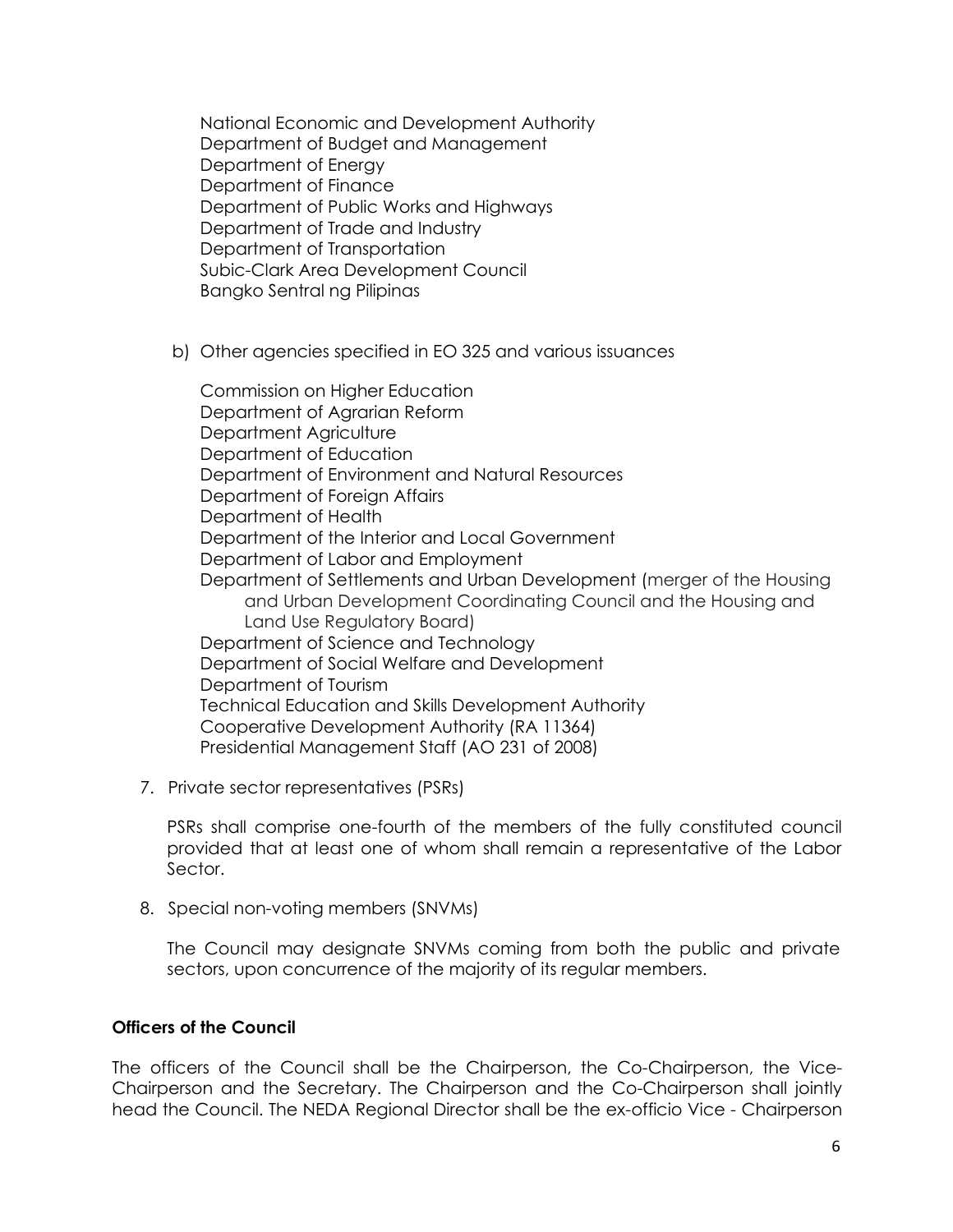of the RDC. The NEDA Assistant Regional Director shall be the ex-officio Secretary of the RDC.

# **RDC Chairperson**

### Term of Office

The Chairperson shall serve for a fixed term of three years coinciding with the regular term of local elective officials. This prescribed term of office is without prejudice to reappointment (Sec. G.1 of EO 325).

#### Functions, Powers and Responsibilities of the Chairperson

The Chairperson shall have the following functions, powers and responsibilities:

- 1. Preside over the meetings of the Council;
- 2. Request any agency, individual member of the Council, sectoral committee or any instrumentality attached to the Council to perform other functions as the Council may deem necessary, provided that such functions are within the mandates or said office;
- 3. Accept, after RDC resolution authorizing him/her to do so, in behalf of the council, donations, contributions, grants, bequests or gifts in cash or in kind from RDC members, foreign governments, international offices, private entities, or any individual for purposes relevant to regional development and submit for approval of the Council a program or its utilization;
- 4. Call the attention of implementing agencies and local government units to implementation problems as identified and deliberated upon by the Council with the end in view of instituting corrective measures;
- 5. Supervise the monitoring of the implementation of major inter-provincial and region-wide development programs, projects and activities;
- 6. When called upon, represent the region in Cabinet meetings and budget review activities in the national level;
- 7. Direct the formulation of a comprehensive regional development plan and preparation of a system of investment programming activities at the national level;
- 8. Submit to the president through the NEDA Board regional plans, regional investment programs, annual development reports and other document as on the region as approved by the Council;
- 9. Create ad-hoc committee as may be required;
- 10. Review, revise and approve all policy recommendations, plans, programs and projects originating from the Technical Staff before submission to the Council;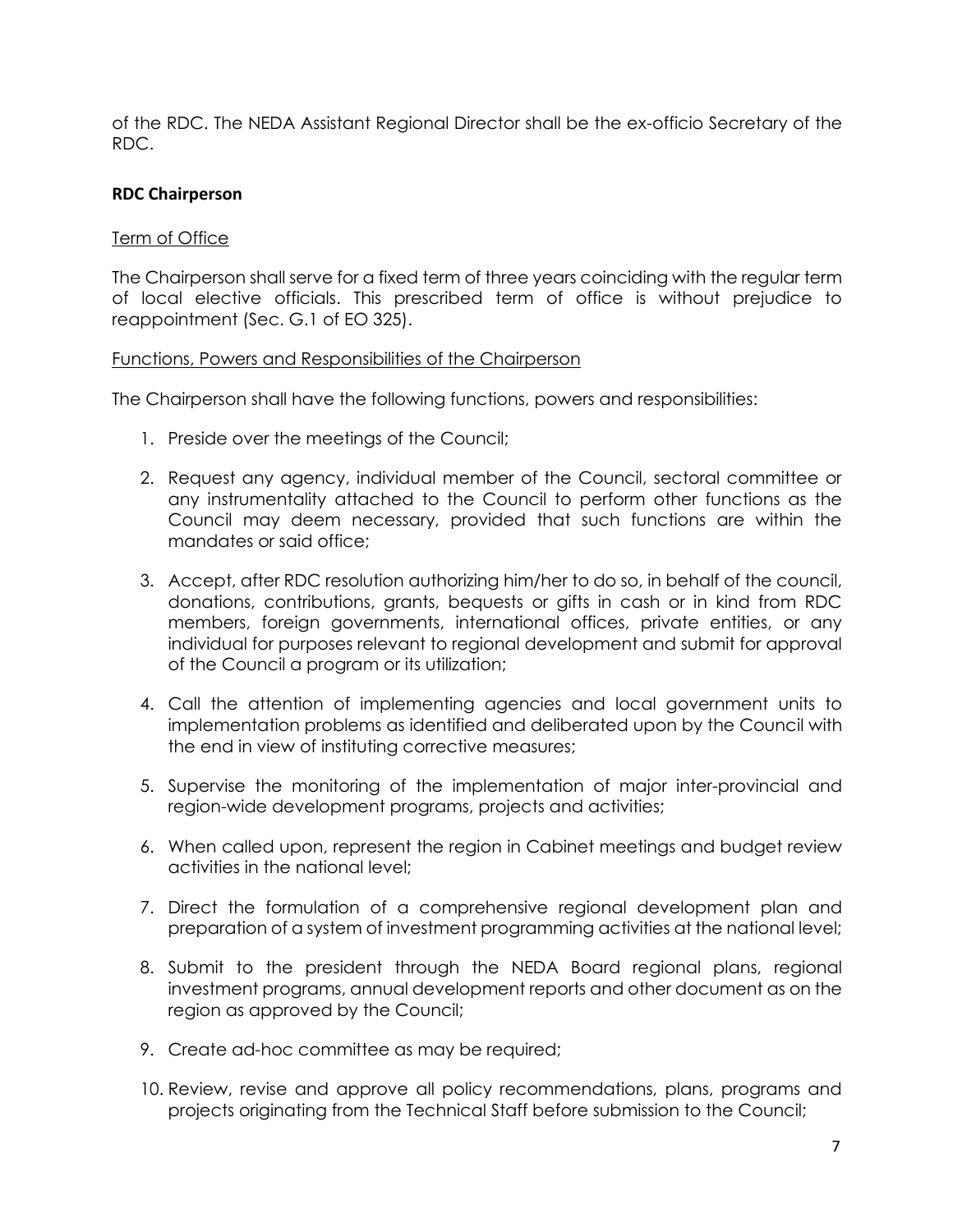- 11. Supervise administrative operations including disbursement of any fund of the Council subject to the usual accounting and auditing procedures and submit a report thereon to the Council;
- 12. Sign official papers and documents emanating from the RDC Secretariat, e.g., check and other reports of accountabilities;
- 13. Direct and supervise all activities of the Council; and
- 14. Perform other functions and duties as may be directed by the President.

# **RDC Co-Chairperson**

# Term of Office

The term of office of the Co-Chairperson is coterminus with her/his term as RDC member.

### Functions, Powers and Responsibilities of the Co-Chairperson

The Co-Chairperson shall discharge other functions, which shall complement those of the Chairperson, which include, but shall not be limited to, the following:

- 1. Assume powers and responsibilities of the Chairperson, whenever the Chairperson is unable to perform his functions or when the position of the Chairperson becomes vacant;
- 2. In the absence of the Chairperson, act on matters requiring immediate decision, provided, however, that a report thereon shall be submitted to the Chairperson within five days;
- 3. Co-direct the conduct of the regional and sub-regional public consultations; and,
- 4. Serve as ex-officio chairman of any ad-hoc committee, which the Council may create, unless specified by the council.

# **RDC Vice-Chairperson**

The Regional Director of the NEDA Regional Office III shall be the Vice-Chairperson of the Council.

### Functions and Responsibilities of the Vice-Chairperson

- 1. Preside over the Council and Executive Committee (ExCom) meetings in the absence of the Chairperson and the Co-Chairperson or duly designated temporary Chairperson;
- 2. Act on matters requiring an immediate decision of the Chairperson and Co-Chairperson in the absence of a duly designated temporary Chairman;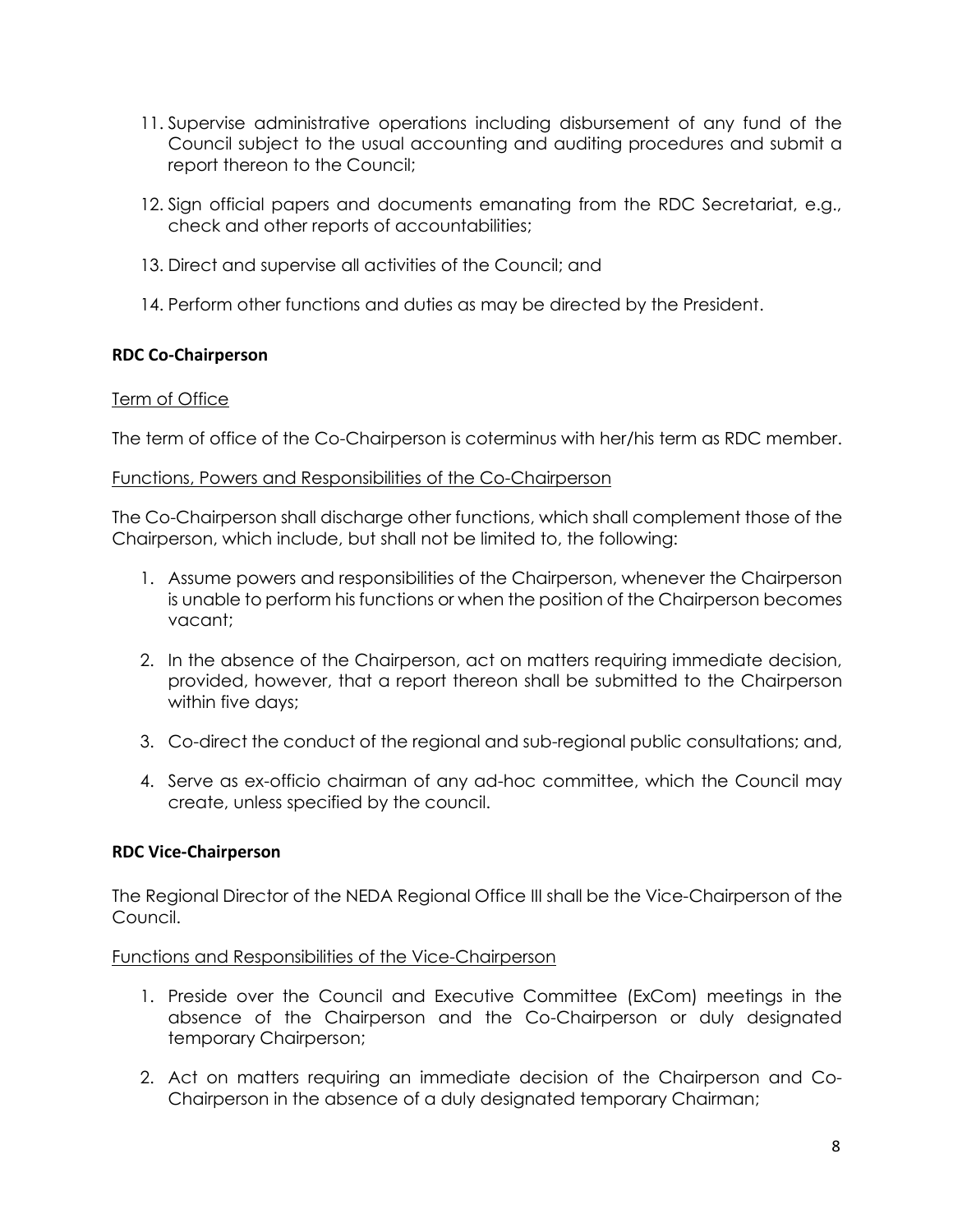- 3. Perform the day-to-day operations of the Council, in case the positions of both the Chairperson and Co-Chairperson becomes vacant through resignation, reassignment, removal from office, death and permanent disability, until a new Chairperson or Co-Chairperson shall have been selected and qualified as provided for under Sec. G.1 of EO 325 IRR;
- 4. Manage the provision of technical and administrative support to the Council and its Committees; and,
- 5. Perform other duties, which may be assigned to him/her by the Chairperson or Co-Chairperson.

# **Secretary of the Council**

The Assistant Regional Director of the NEDA Regional Office III, or a Division Chief duly designated as Senior Staff-in-Charge of the Assistant Regional Director, shall act as the Secretary of the Council.

### Functions and Responsibilities of the Secretary of the Council

- 1. Coordinate the presentation of the agenda of the Council, the ExCom and the Advisory Committee;
- 2. Keep a complete record of all the proceedings of the sessions of the Council, the ExCom and the Advisory Committee meetings;
- 3. Certify to the veracity of the official records and documents of the Council, the ExCom and the Advisory Committee;
- 4. Keep custody of records of the Council, the ExCom and the Advisory Committee;
- 5. Prepare and/or review all draft Council resolutions; and,
- 6. Perform such other functions as may be assigned.

### **The Technical Staff and Secretariat of the Council**

Section N of IRR of EO 325 provides that the Regional Office of NEDA shall serve as the principal technical staff and secretariat of the Council, the ExCom and the Advisory Committee. In addition, the Council, the ExCom and the Advisory Committee may request its members to provide such technical and other support as may be required for the effective discharge of their duties.

The NEDA Regional Director, as head of the RDC Secretariat, shall manage the technical, administrative and financial operations of the Council and shall be accountable for the funds and properties of the RDC.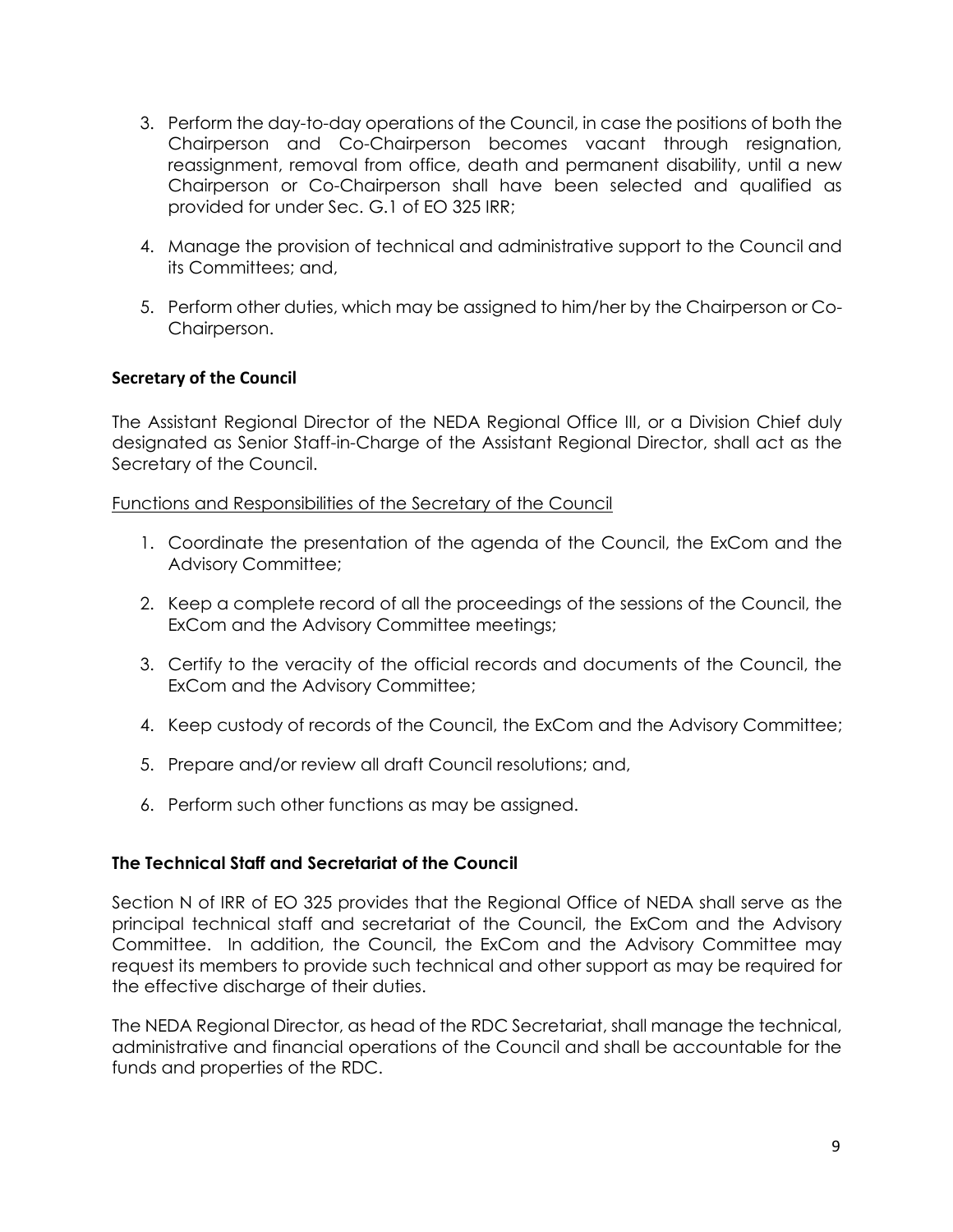The functions of the Technical Staff and Secretariat as stipulated under EO 325 IRR Sec. N are as follows:

- 1. Provide technical and administrative support to the Council and its Committees;
- 2. Upon request, provide technical assistance on planning to local governments and other government agencies in the region;
- 3. Develop and maintain a comprehensive management information system;
- 4. Develop a comprehensive program for capability building for local government officials and personnel as well as other members including NGO members of the Council in the areas of regional, local and town planning, project development, investment programming, monitoring and evaluation, policy coordination and other areas of interest which are crucial or current to the activities of the council; and,
- 5. Perform such other functions as may be provided by law or as may be assigned by the Chairperson.